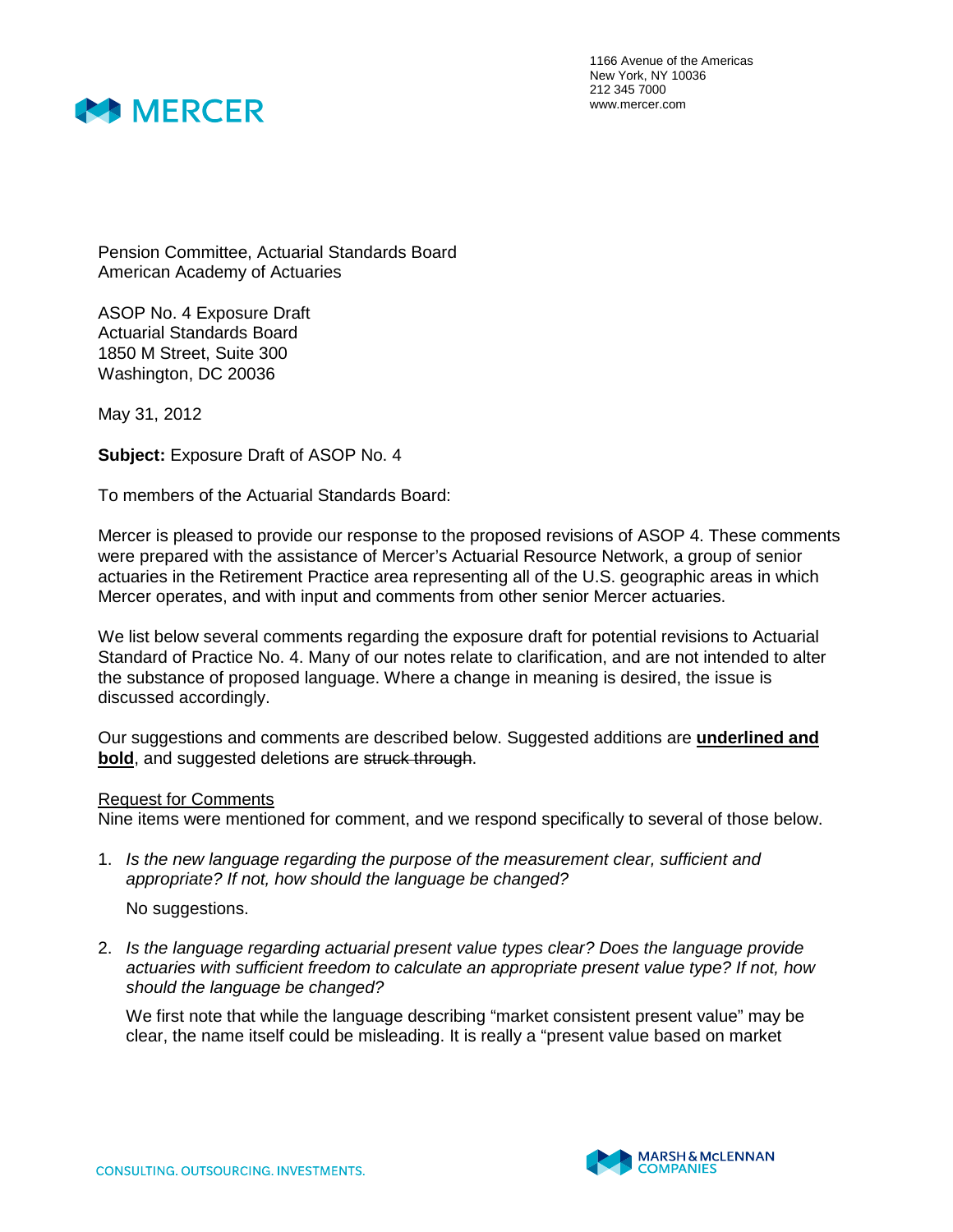

Page 2 May 31, 2012 Pension Committee American Academy of Actuaries

> consistent discount rates". Nothing in the proposed standard addresses other inputs to the present value determination, such as demographic probabilities or economic assumptions other than discount rate, which may not be "market consistent" – a term not even defined beyond the scope of discount rates in the proposed standard. We recommend using the more descriptive term "present value calculated with market consistent discount rates."

> In addition, 3.7 indicates "[t]he actuary should select **the** type of actuarial present value of a pension obligation that is appropriate for the purpose of the measurement (emphasis added)." We believe there may be situations where the actuary could reasonably use a combination of the types described in this section. For example, the actuary might select an asset-based present value for the portion of benefits anticipated to be (or currently) funded by specific investments while utilizing a yield curve approach for unfunded benefits.

> We suggest that the last sentence of 3.7 be revised to, "The actuary should select the type **or combination of types** of actuarial present value of a pension obligation that is appropriate for the purpose of the measurement."

> We are also concerned with the requirement to reflect "payment default risk" for purposes of market-consistent measurements for assessing economic value. Many pension actuaries do not possess the knowledge and skills to assess and quantify the likelihood a plan sponsor will be unable (or unwilling) to fund the plan's obligations. It is also unclear what level of default would be measured: total, or perhaps partial – based on bankruptcy proceedings?

> Even if the probabilities of sponsor solvency can be estimated, the risk of default may affect the economic value to different participants to different degrees, depending on timing of payment, priority of claim and underlying guarantees. PBGC guarantees, for example, pose a significant challenge to assessing the actual risk of forfeited benefit payments in a PBGCcovered pension plan. In other situations, state insurance guaranty funds might come into play. Realistically, how would one reflect the probability that various benefits (or portions thereof) would or would not be guaranteed by the PBGC or other party for specific patterns of sponsor insolvency?

In addition, we believe the term "economic value" is neither well defined nor understood. What characteristics distinguish such a measure from other present values? Is it only that economic value reflects payment default risk? Or does it involve the entire range of assumptions including demographic and economic rates? We recommend the discussion of economic value be eliminated pending a fuller definition and vetting of the concept.

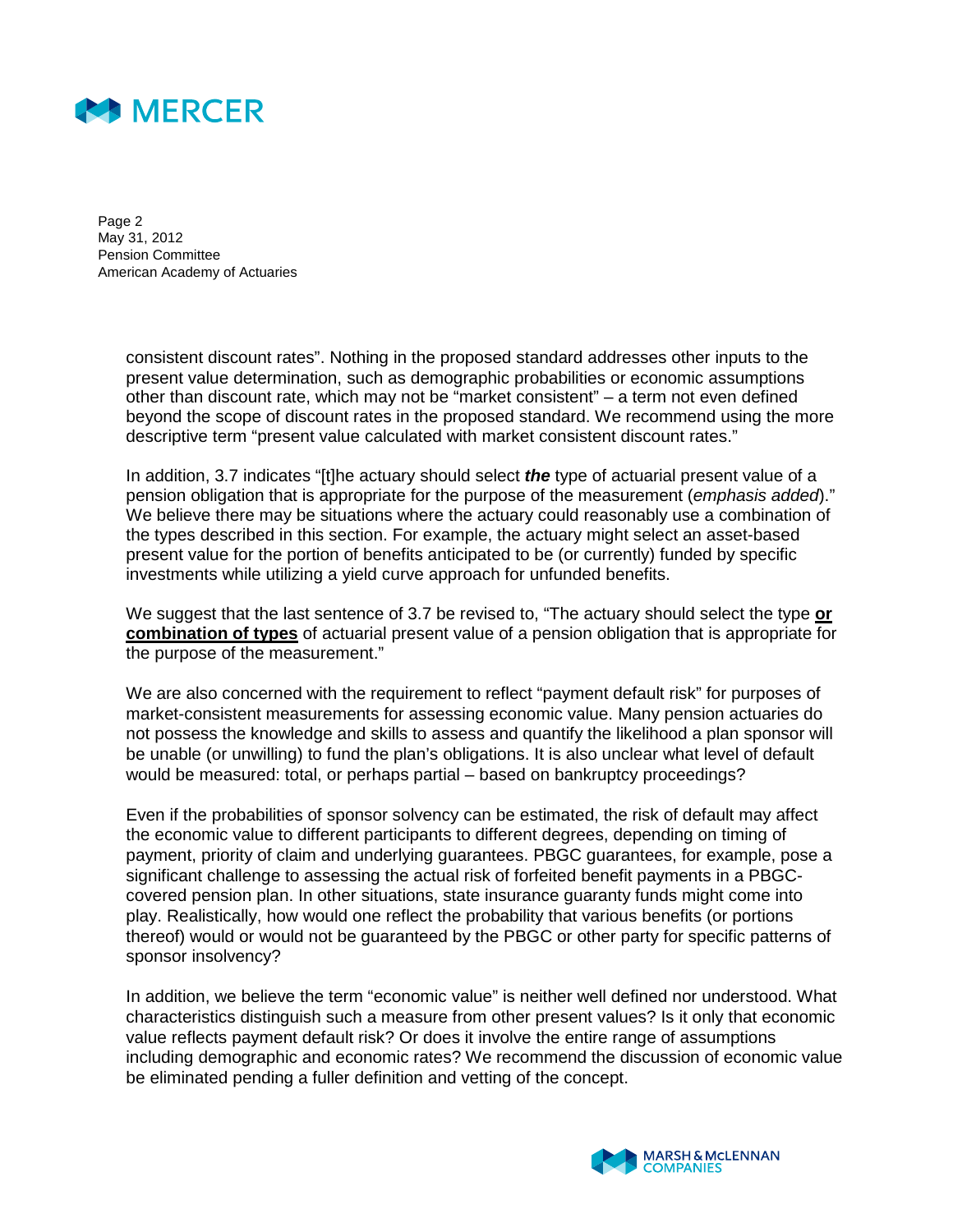

Page 3 May 31, 2012 Pension Committee American Academy of Actuaries

3. Is the disclosure requirement in section 4.1(i) regarding present value measurements clear and appropriate? If not, how can the disclosure language be improved?

It is generally not appropriate for the actuary to speculate what "incentives" could be generated by the choice of present value type. As long as the type of present value is clearly documented and described, each reader will be allowed to consider the potential motivations either for selecting that approach or resulting from such a choice.

If disclosures are necessary, a more factual and objective statement consistent with the expertise of an actuary would be more appropriate. For example, if the present value is assetbased, "**such values: 1) focus on expected investment returns that may or may not be achieved, 2) do not reflect explicitly the volatility associated with future returns, and 3) do not take into account risks and uncertainties inherent in financial markets and in the present values .**" Alternatively, if the actuarial present value uses a market-consistent approach, "**such values: 1) focus on cash flows generated by hypothetical bond portfolios – or discounted by estimated yield curves – that may or may not be representative of securities available for purchase over the duration of plan liabilities, 2) do not reflect explicitly the volatility associated with potential reinvestment rates when plan payments are not exactly matched by cash flows generated by investments, and 3) do not take into account the actual investment policies, sponsor contribution practices, and trust balances for plan assets accumulated to provide benefits.**"

4. Is the lack of prescribed assumptions for determining a market-consistent present value a deficiency in the proposed standard? If so, what assumptions would you propose?

We consider the lack of specific mandates to be a strength of the current draft. Different markets can be appropriate bases for different objectives. The approach should be clearly documented.

5. Are the expanded definitions and disclosures of cost or contribution allocation procedure clear, sufficient, and appropriate? If not, how should they be changed?

Regarding Actuarial Cost Method 3.12(c), we propose one small addition:

- c. **Plan-paid** E**e**xpenses should be considered …
- 6. Are the revised definitions regarding prescribed assumptions and methods, and the resulting disclosure requirements, clear, sufficient, and appropriate? If not, how should they be changed?

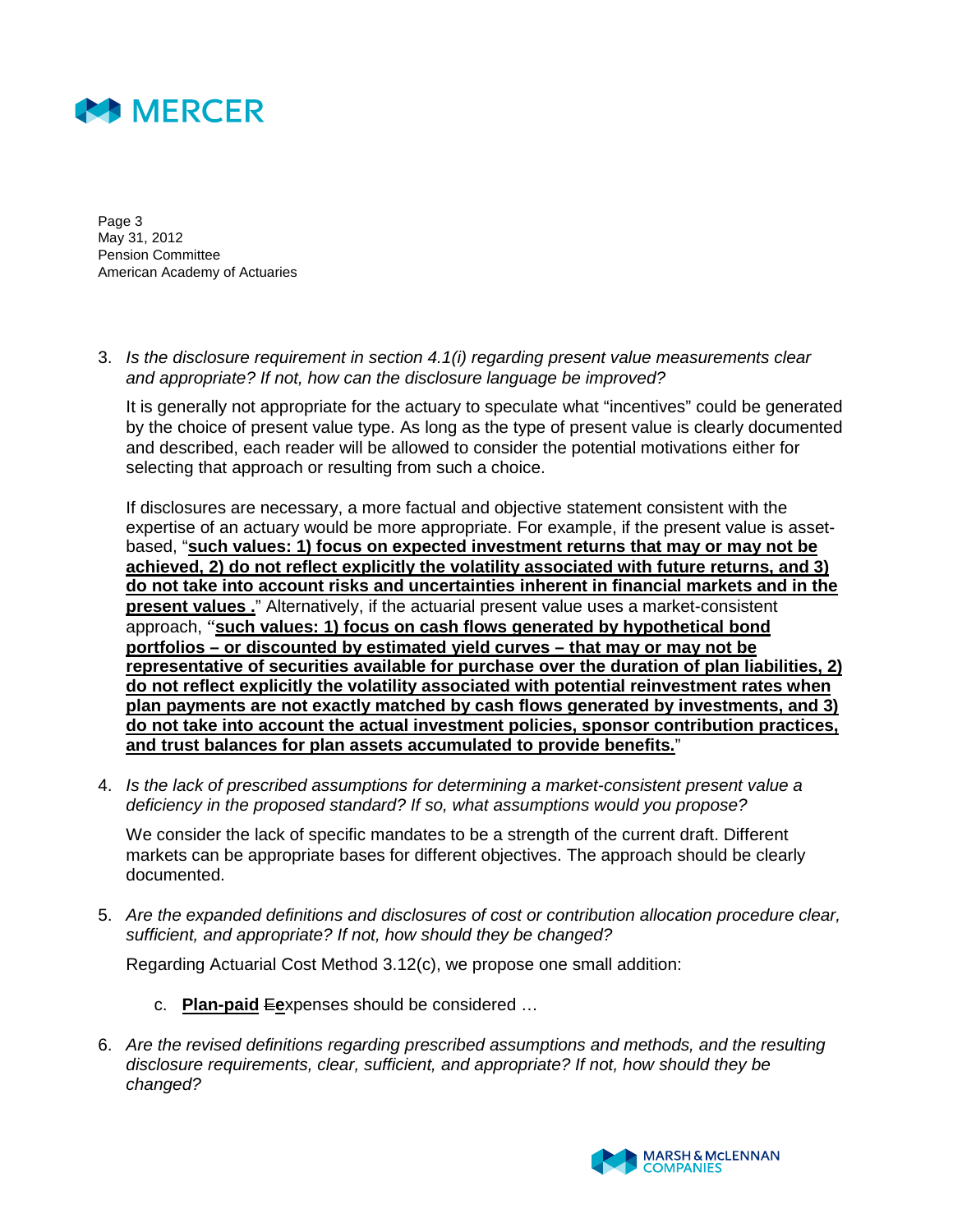

Page 4 May 31, 2012 Pension Committee American Academy of Actuaries

> It appears the disclosures under 4.1(r) only apply to assumptions and methods that are not set "by law" or "by another party". As such, these would be under the actuary's control, so that the reasons behind such changes would be known to the actuary. However, the standard should allow the actuary to not disclose information that is confidential. This leads to the problematic issue of who decides what is confidential, where a principal could take a fairly expansive view regarding sensitive subjects such as shutdown probabilities or salary increases. An actuary might end up providing a relatively vague disclosure, such as, "Actuarial assumptions were updated after a review of recent plan experience and discussions with the plan sponsor to better reflect anticipated future experience." Without clearer examples or guidance we feel the current exposure draft will not likely lead to more useful disclosures than are currently provided.

7. Are the new definitions regarding funded status, the term fully funded, and the new disclosure requirements, clear, sufficient, and appropriate? If not, how should they be changed?

The proposed standard treats "fully funded" and "100% funded" equivalently, and as a brightline distinction. The additional disclosures appear not to apply where a plan's funded ratio is 99%, even though a reader might interpret the plan as being just 1% short of "fully funded." We do not believe that it makes sense to require additional disclosures solely on account of exceeding this somewhat arbitrary threshold. We believe it would be more appropriate to disclose that any given measure of funded status only reflects assets and liabilities at a fixed point in time, and may not predict whether current resources are sufficient to provide all plan benefits over future time periods.

Even as proposed, there are a few practical issues around the term "fully funded" that need to be addressed.

For example, when required by ERISA, an "adjusted funding target attainment percentage" ("AFTAP") certification must show the plan's funded status as a percentage based on the actuarial value of assets (as adjusted) used for minimum funding purposes. If that certified percentage is 100% or higher, it would appear that 4.1(p) requires the actuary to provide a number of additional disclosures. The actuarial value of assets – as used for an AFTAP certification – may or may not reflect: offsets for credit balances, annuity purchases for nonhighly compensated participants, accrued contributions made after the valuation date, or earmarked contributions made during the year to allow certain benefits to be accrued or paid. We do not believe the ASOP should require the actuary to append additional disclosure items to such a statutory certification.

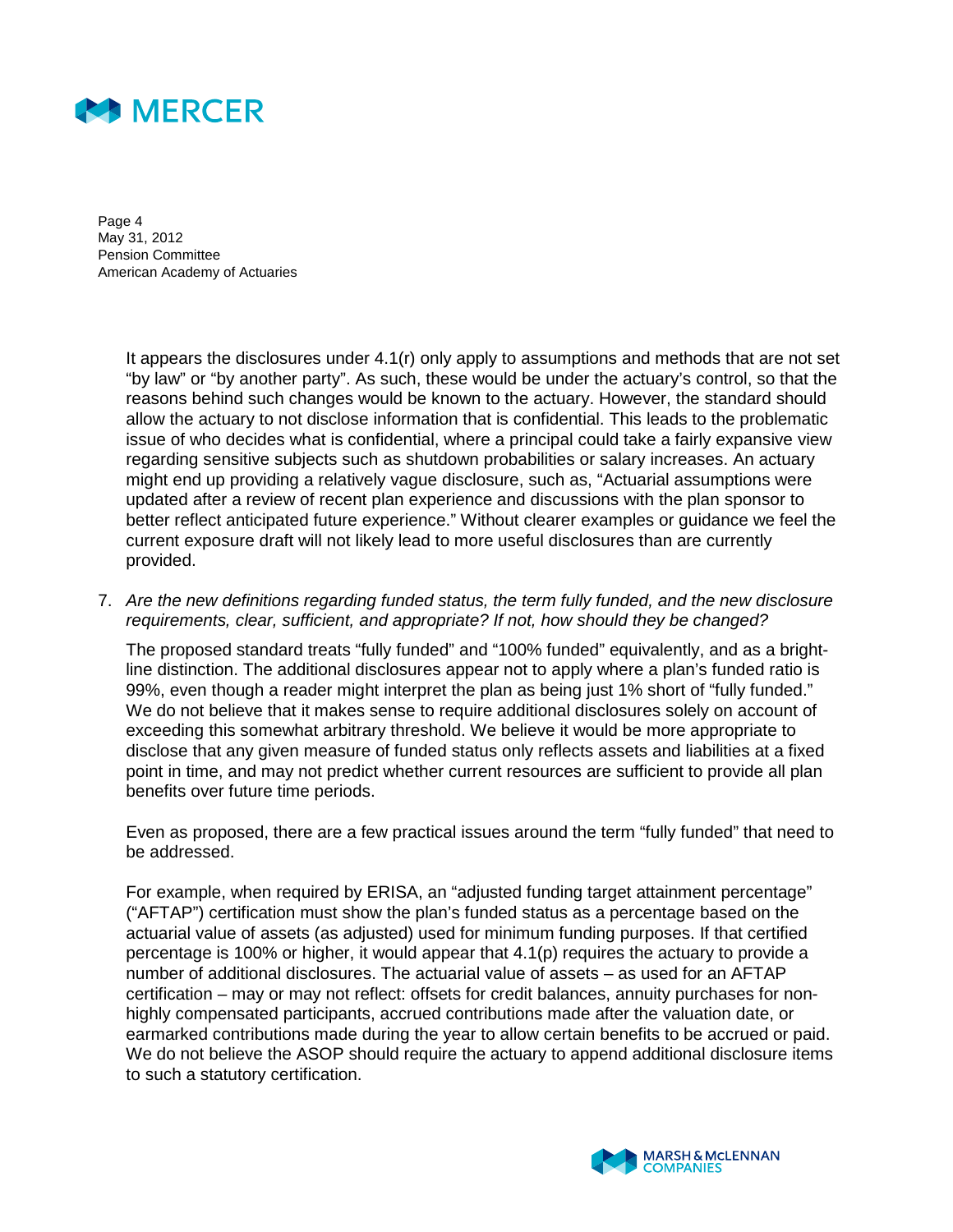

Page 5 May 31, 2012 Pension Committee American Academy of Actuaries

> Similarly, the "annual funding notice" ("AFN") that must be provided to participants in ERISA plans requires a three-year history of FTAP ratios. The additional disclosures that might be necessary under 4.1(p) (for any ratio of 100% or more) could contradict DOL guidance indicating the notice should not contain additional information that could confuse or mislead participants regarding the notice's requirements.

It is likely that neither document above makes an assertion that the plan is "fully funded". However, these materials could be subject to additional disclosure obligations merely because a ratio or ratios happens to be 100% or higher.

We are also concerned that the requirement to disclose "whether the plan's market value of assets equals or exceeds the estimated cost to settle the benefit obligations" would result in calculations substantially beyond the scope of the assignment. It should be sufficient to disclose the directional effect on funded status of measuring liabilities on a settlement basis without quantifying the impact.

8. Are the expanded requirements regarding plan provision valuation, including plan provisions that raise special valuation issues, sufficient and appropriate? What additional guidance (or educational material) would be valuable with regard to alternative valuation procedures, such as stochastic modeling, option-pricing techniques, or adjusting assumptions to reflect the asymmetric impact of variations in experience from year to year?

The potential impact of asymmetrical liabilities is a significant topic, and we are comfortable with its inclusion in this standard. We offer two suggestions related to the current language contained within the paragraph following 3.5.3(c):

For such plan provisions, the actuary should consider using alternative procedures, such as stochastic modeling, option-pricing techniques, or assumptions that are adjusted to reflect the asymmetric impact of variations in experience from year to year. In selecting valuation procedures for such plan provisions, the actuary should use professional judgment based on the purpose of the measurement and other relevant factors. For example, using alternative procedures to capture the impact of asymmetric plan provisions may be appropriate for estimating an economic value. **As another example, an actuary who believes the long term average 30-year Treasury rate will be 4% might select a rate higher than 4% for the assumed rate of increase applied to cash balances that are guaranteed a 30-year Treasury interest rate but not less than 3%.** On the other hand, when determining plan contributions, concerns that certain assumed economic or demographic outcomes may not occur may lead the actuary to ignore asymmetric plan provisions such as shutdown benefits in order to avoid excess funding.

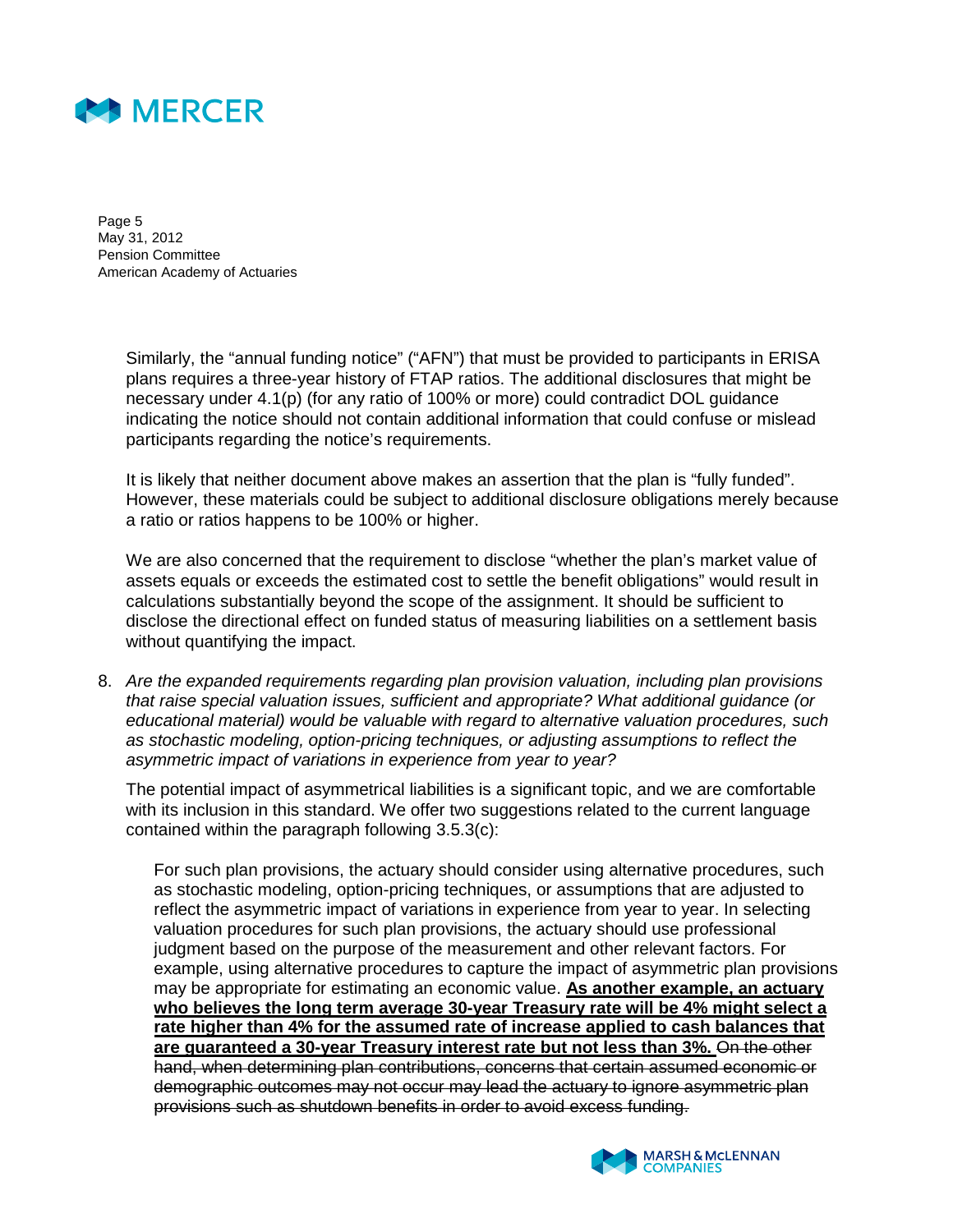

Page 6 May 31, 2012 Pension Committee American Academy of Actuaries

> We recommend replacing the last sentence as a specific example because current ERISA funding rules require the inclusion of estimated liability for so called "unpredictable contingent event benefits" unless the probability of such events is *de minimis*. Further, an economic example is likely to be more instructive.

9. Is it appropriate to require the actuary to disclose whether the contribution allocation procedure or the contribution requirements established by contract or law are likely to result in either declining future funded status measures or increasing future contribution requirements? If not, what disclosure responsibility do you feel the actuary has in these scenarios?

The exposure draft addresses two related forms of this basic issue. In the first form, 3.13.2 and 3.13.3 state, "the actuary should select a contribution allocation procedure that, in the actuary's professional judgment, is consistent with the plan accumulating adequate assets to make benefit payments when due, assuming that all actuarial assumptions will be realized and that the plan sponsor or other contributing entity will make contributions when due" and, "If, in the actuary's professional judgment, such a contribution allocation procedure is significantly inconsistent with the plan accumulating adequate assets to make benefit payments when due, assuming that all actuarial assumptions will be realized and that the plan sponsor or other contributing entity will make contributions when due, the actuary should disclose this in accordance with section 4.1(l)." This level of consistency between the allocation procedure and the ability to fund benefits seems within the role of the actuary.

The second, more stringent form contained in 3.13.4, however, would relate to a much broader range of situations:

3.13.4 Assessment of Overall Implications of Contribution Allocation Procedure – Regardless of who selects the contribution allocation procedure, the actuary should assess the expected cost progression implications of the assumptions and methods selected. If the use of such assumptions and methods would be expected to result in either declining future funded status measures or increasing future contribution requirements, such expectation should be disclosed as described in section 4.1(l). For this purpose, contribution increases associated with expected increases in participant compensation should not be considered an increasing future contribution requirement.

Most actuarial valuations do not contain within their scope a forecast of future costs. A valuation is generally a snapshot, measuring funded status at a point in time, and perhaps calculating a contribution amount for the upcoming year based on that snapshot. The criteria in

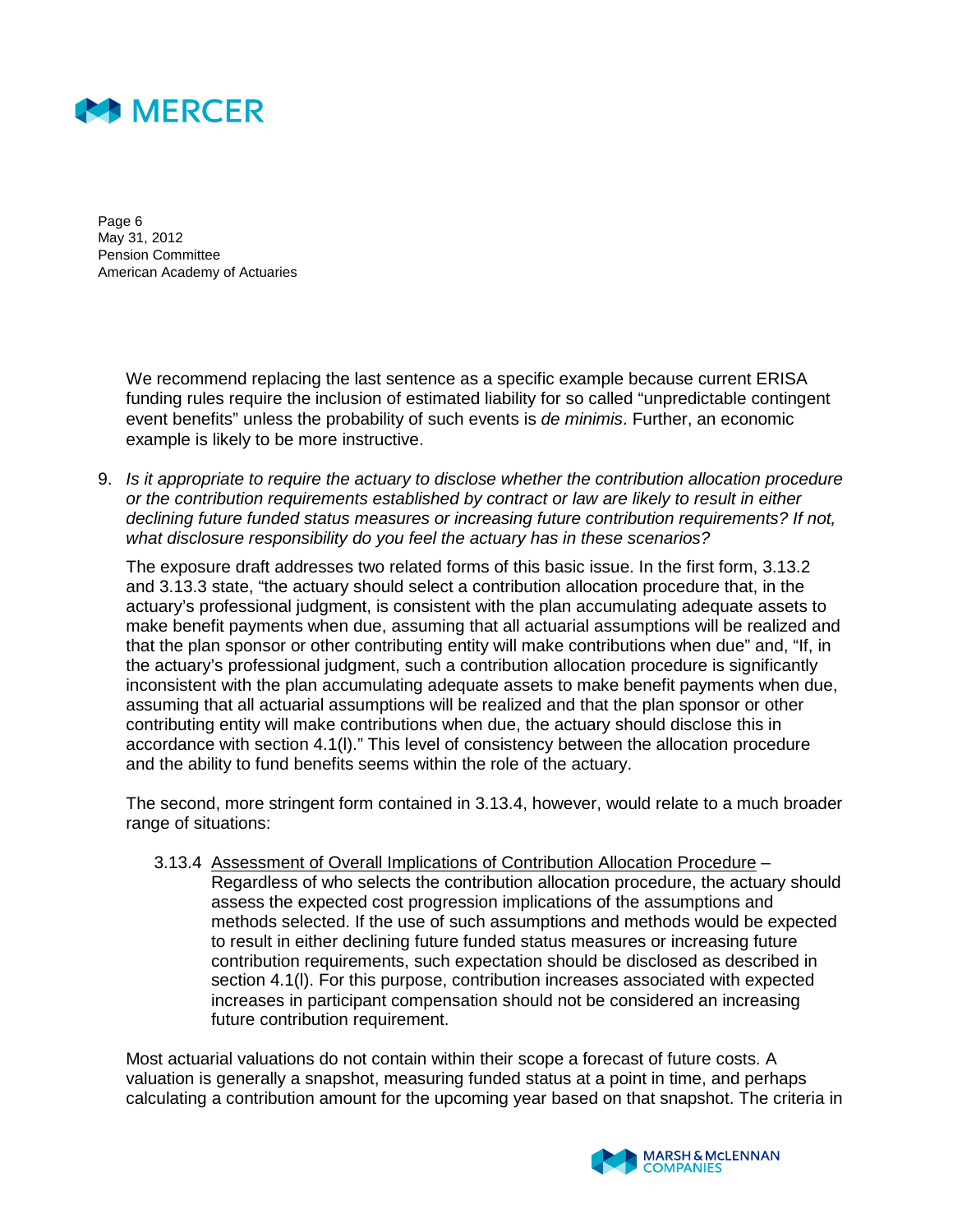

Page 7 May 31, 2012 Pension Committee American Academy of Actuaries

> 3.13.4 are significantly different than 3.13.2/3, requiring the actuary to go beyond the valuation project and to forecast results into the future.

Further, the "increasing future contribution requirements" clause is broad enough to encompass many if not most valuations. For example, any funding method with a negative amortization base in place can expect an increase in contributions the year after that base is fully amortized – even if the combined amortizations for the plan are reasonable and greater than zero in all future years. Similarly, any method that recognizes an existing actuarial gain over a period of years – instead of immediately – will likely see an increase in costs once those gains have been fully recognized, or if gains and losses offset in future years as one might expect.

In general, we recommend, deleting 3.13.4 and associated references, and focusing on the type of disclosures contained in 3.13.2/3. We likewise recommend deleting the similarly worded 3.13.5, and modifying 4.1(l) as follows:

l. a statement indicating that the contribution allocation procedure is significantly inconsistent with the plan accumulating adequate assets to make benefit payments when due, if applicable in accordance with section 3.13, or a statement regarding the expectation of declining future funding status or increased contribution requirements, if applicable,;

We note a few additional items below, not directly related to the nine topics above. Regarding plan provisions,

3.5 Plan Provisions – When measuring pension obligations and determining plan costs or contributions, the actuary should take into account significant plan provisions **known to the actuary** as appropriate for the purpose of the measurement. However, if in the actuary's professional judgment, omitting a significant plan provision is appropriate for the purpose of the measurement, the actuary should disclose the omission in accordance with section 4.1(d).

Section 3.5.3 on Other Valuation Issues is a nice expansion of the discussion in Section 3.10 of the current standard on benefits that vary asymmetrically with future experience.

In 3.14(c) relating to approximations,